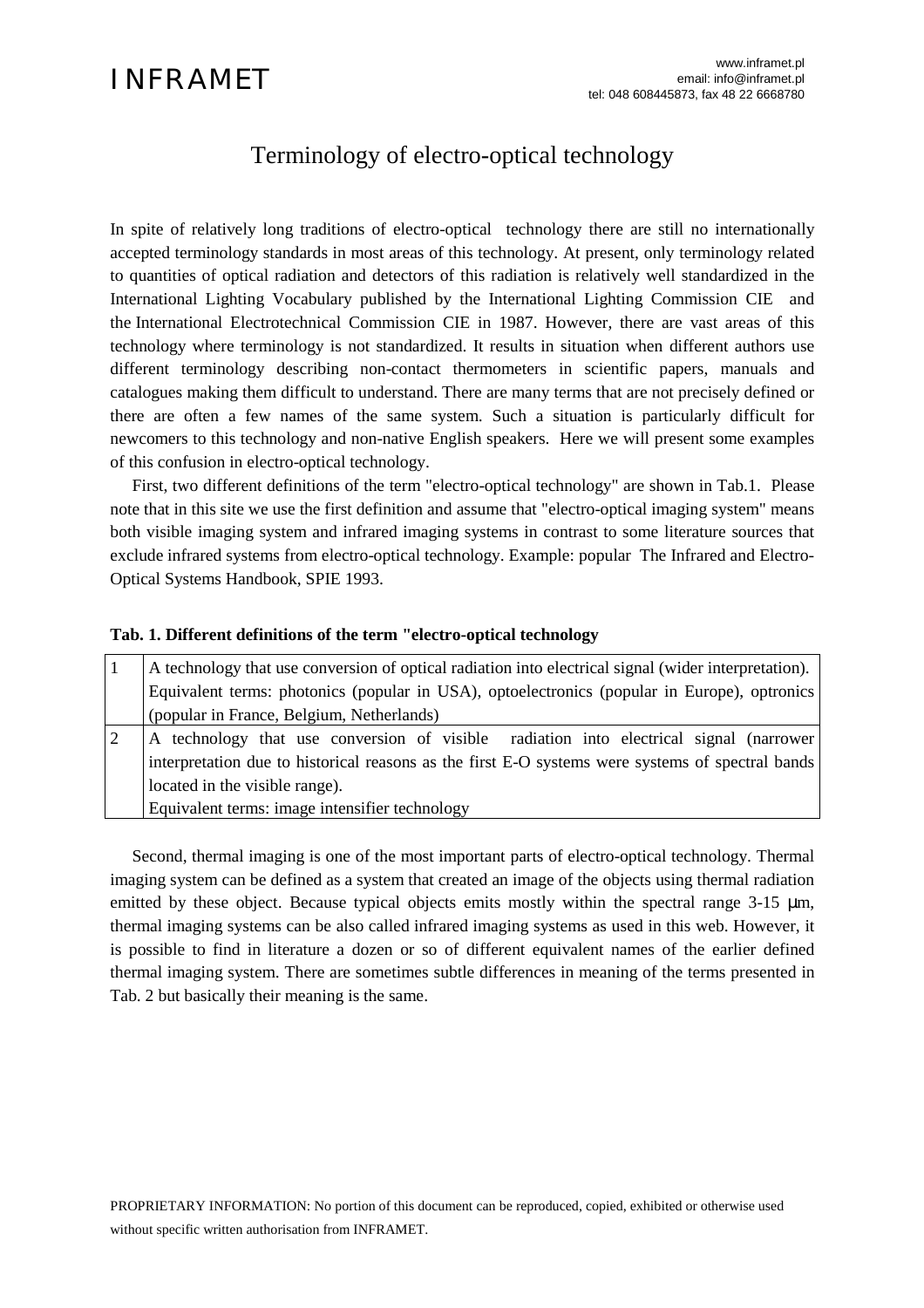|   | thermal imaging system          | 8  | thermal imaging camera |
|---|---------------------------------|----|------------------------|
|   |                                 |    |                        |
|   | infrared imaging system         | 9  | thermal viewer         |
|   | thermal camera                  | 10 | infrared viewer        |
|   | FLIR (forward looking infrared) | 11 | thermal data viewer    |
|   | infrared imaging radiometer     | 12 | thermal video system   |
| 6 | thermograph                     | 13 |                        |
|   | thermovision                    | 14 |                        |

### **Tab. 2. Equivalent names of thermal imaging system**

Third, we can meet in literature different definitions of the infrared range, the visible range or different divisions of the infrared range.

According to the International Lighting Vocabulary published by International Lighting Commission CIE and the International Electrotechnical Commission CIE considered nowadays as an international primary authority on terminology in radiometry, electromagnetic radiation between radio radiation and X radiation is termed the optical radiation. Thus, the optical radiation can be defined as radiation of wavelengths higher than about 1 nm and lower than about 1 mm.

The range of optical radiation is divided into 3 sub-ranges: infrared radiation, visible radiation and ultraviolet radiation. Thermal radiation can be emitted in all three sub-ranges of optical radiation. In fact it is also emitted and can be detected in one of sub-ranges of radio radiation: the microwave radiation. However, for typical temperatures met on the Earth almost all thermal radiation is emitted within the infrared range. Therefore, thermal radiation is often called infrared radiation and vice versa. Such a situation commonly met in literature but can be sometimes very misleading.

There have not been presented so far precise limits of optical radiation or limits of its sub-ranges in international standards. There was presented in the International Lighting Vocabulary of CIE a proposal of division of optical radiation but not as compulsory division but only as a recommended division [Tab. 3]. Additionally, in case of visible radiation, due to human diversity, only approximate limits were given. Next, what is even more important, the CIE recommendations are not accepted in many communities working in the field of optical radiation due to many, mostly historical reasons.

| Name       | Wavelength range                              |
|------------|-----------------------------------------------|
| UV-C       | $0.1 \mu m - 0.28 \mu m$                      |
| $UV-B$     | $0.28 \mu m - 0.315 \mu m$                    |
| UV-A       | $0.315 \mu m - 0.4 \mu m$                     |
| <b>VIS</b> | approximately $0.36$ -0.4 µm to $0.76$ -0.8µm |
| $IR-A$     | $0.78 \mu m - 1.4 \mu m$                      |
| $IR-B$     | $1.4 \mu m - 3 \mu m$                         |
| $IR-C$     | $3 \mu m - 1000 \mu m$                        |

| Tab. 3. Division of optical radiation recommended by the CIE |  |  |  |  |  |  |  |  |  |  |
|--------------------------------------------------------------|--|--|--|--|--|--|--|--|--|--|
|--------------------------------------------------------------|--|--|--|--|--|--|--|--|--|--|

Confusion in area of limits and further division of sub-ranges of optical radiation is particularly clear in case of infrared radiation range. There are many proposals of division of infrared range published in literature, only a few chosen ones are shown in Tab. 4.

PROPRIETARY INFORMATION: No portion of this document can be reproduced, copied, exhibited or otherwise used without specific written authorisation from INFRAMET.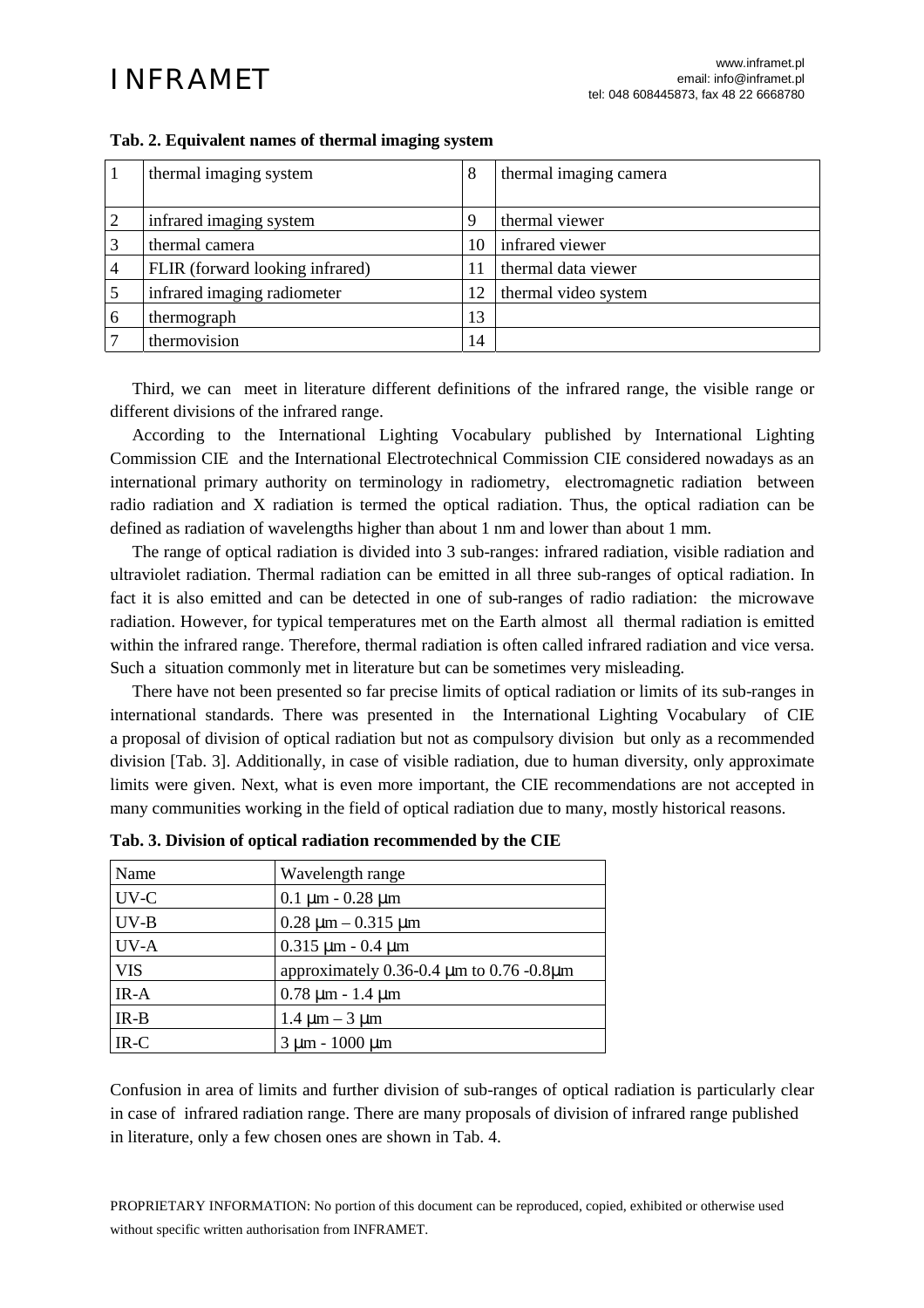| $\rm Nr$       | Source                                                             | Proposal                                                                |  |  |
|----------------|--------------------------------------------------------------------|-------------------------------------------------------------------------|--|--|
| $\mathbf{1}$   | Lighting<br>International                                          | IR-A $0.78 \mu m - 1.4 \mu m$                                           |  |  |
|                | Vocabulary of CIE                                                  | IR-B 1.4 μm - 3 μm, IR-C 3 μm - 1000 μm                                 |  |  |
| 3              | Guide for Spectroscopy                                             | Near IR - 0.65µm - 1.5µm                                                |  |  |
|                | Catalog, Jobin Yvon, 1993.                                         | Middle IR 1.5- 5 $\mu$ m, Far IR > 5 $\mu$ m                            |  |  |
| $\overline{4}$ | The<br>Photonics                                                   | Spectrum   Near IR - $0.68 \mu m$ -3 $\mu m$                            |  |  |
|                | Reference<br>Wall<br>Chart,                                        | Middle IR 3-30μm, Far IR 30-1000 μm                                     |  |  |
|                | Photonics Spectra, 1995                                            |                                                                         |  |  |
| 5              | Hudson R.D., Infrared System   Near IR - 0. 76 $\mu$ m - 3 $\mu$ m |                                                                         |  |  |
|                | Engineering,                                                       | John Middle IR 3-6 $\mu$ m, Far IR 6-15 $\mu$ m                         |  |  |
|                | Wiley&Sons, 1969.                                                  | Extremely Far IR $>15 \mu m$                                            |  |  |
| 6              | Mc Graw-Hill Encyclopedia   IR radiation: $1 \mu m - 1000 \mu m$   |                                                                         |  |  |
|                | of Physics, ed. Sybil P.                                           |                                                                         |  |  |
|                | Parker, 1993. P. 570                                               |                                                                         |  |  |
| $\overline{7}$ | ed. Robert M. Besancon, The   IR radiation: 0.7μm -1000μm          |                                                                         |  |  |
|                | encyclopedia of physics, Van $\vert 0.7$ -1.5 $\mu$ m - near IR    |                                                                         |  |  |
|                | Nostrand<br>Reinhold                                               | $1.5 - 20 \mu m$ - intermediate IR                                      |  |  |
|                | Company, 1974                                                      | 20-1000μm - far IR                                                      |  |  |
| 8              | www.FSI.com\meas.html                                              | $0.7 - 100 \mu m$                                                       |  |  |
|                |                                                                    | The infrared band is often further subdivided into four smaller         |  |  |
|                |                                                                    | bands, the boundaries of which are also arbitrarily chosen. They        |  |  |
|                |                                                                    | include: the "near infrared" $(0.75 - 3 \mu m)$ , the "middle infrared" |  |  |
|                |                                                                    | $(3-6 \mu m)$ , the "far infrared" $(6-15 \mu m)$ and the "extreme"     |  |  |
|                |                                                                    | infrared" $(15-100 \mu m)$ .                                            |  |  |
| 9              | www.FSI.com\glossary.html                                          | -SWIR band from about $0.7 \mu m$ to $1.1 \mu m$ (sentence from         |  |  |
|                |                                                                    | definition of infrared film)                                            |  |  |
|                |                                                                    | -MWIR -the middle infrared spectrum, usually from 2.4 to 7.0            |  |  |
|                |                                                                    | microns.                                                                |  |  |
|                |                                                                    | -Near Infrared(SWIR) - The shortest wavelength infrared                 |  |  |
|                |                                                                    | radiation band - 0.7 to 1.4 $\mu$ m.                                    |  |  |
|                |                                                                    | -Thermal Radiation - Electromagnetic energy whose natural               |  |  |
|                |                                                                    | wavelength fall between 0.7 and 100 microns.                            |  |  |

### **Tab. 4. Different divisions of infrared range proposed in literature**

Existing terminology of modern thermal cameras increases confusion in area of division of infrared range. So far, almost all thermal cameras have their spectral bands optimized for 3-5 µm or 8-12µm atmospheric windows. The cameras of 8-12 µm spectral band are usually called long-wavelength LW cameras. The 3-5 µm cameras should be more properly called mid-wave MW cameras. However, they are often termed "short-wave SW thermal cameras" as the real short-wave cameras almost do not exist.

Precise division of infrared radiation is important for a website dedicated to electro-optical technology as infrared technology is the core of the E-O technology. Therefore a precise division of infrared radiation shown in Tab. 5 will be mostly used in this website.

The division shown in Tab. 5 is based on limits of spectral bands of commonly used infrared detectors. Wavelength 1 µm is a sensitivity limit of popular Si detectors. Similarly wavelength of 3 µm is a long-wave sensitivity limit of PbS and InGaAs detectors; wavelength 6 µm is a sensitivity

PROPRIETARY INFORMATION: No portion of this document can be reproduced, copied, exhibited or otherwise used without specific written authorisation from INFRAMET.